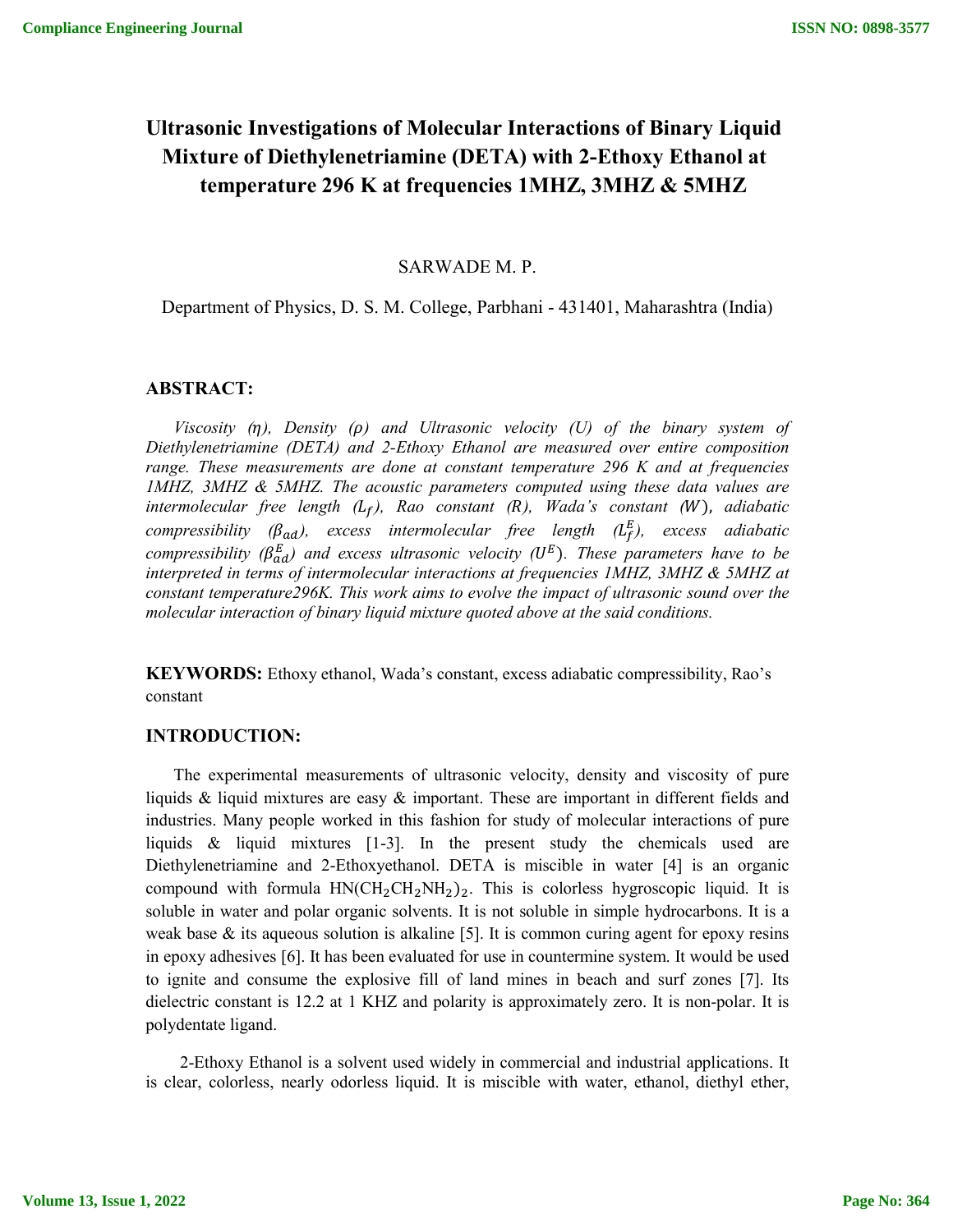acetone and ethyl acetate [8]. It has an ideal property as multi-purpose cleaner. Therefore, it is used in products such as varnish removers and degreasing solutions. The chemical formula of 2-Ethoxyethanol is  $C_4H_{10}O_2$  or  $CH_3CH_2OCH_2CH_2OH$ . It plays a role as protic solvent. Its dielectric constant & polarity index is not available. In the present study, density, viscosity and ultrasonic velocity of Diethylenetriamine and 2-Ethoxyethanol binary mixture have been measured and used to compute the acoustic parameters such as intermolecular free length (L<sub>f</sub>), Rao constant (R), Wada's constant (W), adiabatic compressibility ( $\beta_{ad}$ ), excess intermolecular free length ( $L_f^E$ ), excess adiabatic compressibility ( $\beta_{ad}^E$ ) and excess ultrasonic velocity  $(U^E)$ . These data values are to be used to interpret the intermolecular interactions in this binary mixture for entire mole fraction range of DETA in 2-Ethoxyethanol.

### **EXPERIMENTAL:**

Chemicals used are obtained from; DETA from Loba Chemicals Pvt. Ltd. Mumbai, and 2Ethoxyethanol from SDFCL, Mumbai. It is analytical reagent. Density of the pure components and their mixtures were measured by using 10 ml specific gravity bottle up to the accuracy  $(0.001 \text{ g})$  [9]. The viscosity of pure liquids and their mixtures [10] were measured using Ostwald's viscometer with an accuracy of  $\pm 0.001$  Ns $m^{-2}$ . Ultrasonic sound velocities were measured using multifrequency ultrasonic interferometer MX–3 (H. C. Memorial Scientific Corporation, Ambala Cantonment) with working frequencies 1MHZ, 3MHZ & 5MHZ. The Abbe's refractometer is very popular and owes its popularity to its convenience, its wide range  $(n<sub>D</sub> = 1.3$  to 1.7), and to the minimal sample is needed [11]. The accuracy of the instrument is about  $\pm 0.0002$ ; its precision is half this figure. The improvement in accuracy is obtained by replacing the compensator with a monochromatic source and by using larger and more precise prism mounts. The former provides a much sharper critical boundary and the latter allows a more accurate determination of the prism position. From the measured values of Density (ρ), viscosity (η) and Ultrasonic velocity (U), the acoustic parameters intermolecular free length  $(L_f)$ , Rao constant  $(R)$ , Wada's constant  $(W)$ , adiabatic compressibility ( $\beta_{ad}$ ), excess intermolecular free length ( $L_f^E$ ), excess adiabatic compressibility  $(\beta_{ad}^E)$  and excess ultrasonic velocity (U<sup>E</sup>) were computed using the following equations.

#### **Theory & Calculations:**

1. ULTRASONIC VELOCITY: It is the velocity of the sound waves propagating through the binary liquid mixture.  $\lambda$  is the wavelength of the sound waves inside the binary liquid mixture.

 $U = n \lambda$  m/s

2. INTERMOLECULAR FREE LENGTH: It is the distance covered by sound wave between the surfaces of the neighboring molecules. It is measure of intermolecular attractions between the components in a binary liquid mixture.

 $L_f = k \beta_{ad}^{1/2}$ m

K is a constant known as Jacobson's constant given by

 $K = (93.875 + 0.375$  T in degree Kelvin) $\times 10^{-8}$ 

3. RAO CONSTANT OR MOLAR SOUND VELOCITY: It is required in the study of acoustical properties of pure liquids  $\&$  liquid mixtures. Variation in the values of Rao's constant with molar composition is an evidence of significant interaction between the components of binary or ternary system.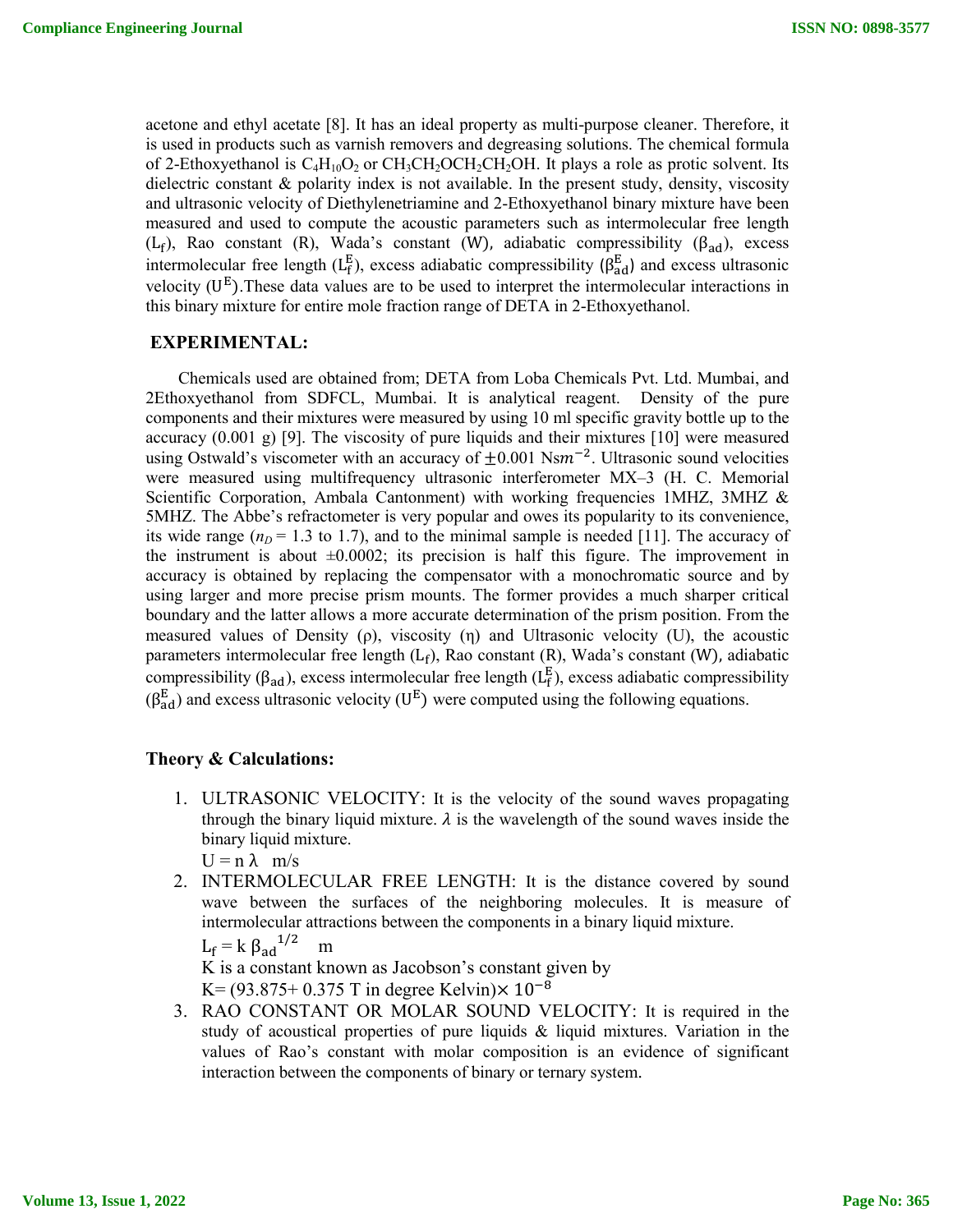$R = V_m$   $U^{1/3}$ 

4. WADA'S CONSTANT OR MOLAR COMPRESSIBILITY: It is required in the study of acoustical properties of pure liquids  $\&$  liquid mixtures. It is also known as molar compressibility. Its value depends on the structure of pure liquid or liquid mixtures. Variations in Wada's constant with mole fraction of the solute provide evidence of molecular interaction between the components of binary or ternary system.

$$
W = \frac{M}{\rho} \frac{1}{\beta_s^{1/7}}
$$
 J/mol

M is molar mass.

5. ADIABATIC COMPRESSIBILITY: It determines the orientation of the solvent molecules around the liquid molecules. The structural change in molecules in a liquid mixture takes place due to the existence of electrostatics field between the interacting molecules. The structural arrangement of the molecules affects the value of adiabatic compressibility. It is defined as fractional degrees of volume per unit increase of pressure when no heat flows in or out. It is therefore a measure of intermolecular association or dissociation or repulsion.

$$
\beta_{ad} = \frac{1}{u^2 \rho} \ m^2/N
$$

u ultrasonic velocity and  $\rho$  is density of liquid in SI

The values of above quoted excess acoustic parameters are computed using the general relation given below as relation 6.

6. Excess parameters are in general given by the relation

 $A^E = A_{expt} - A_{id}$ 

where  $A_{id} = \sum A_i X_i$ , Ai is any acoustical parameters &  $X_i$  the mole fraction of that liquid component. The nature and degree of molecular interaction between the component molecules of the liquid mixture have been speculated through the size and extent of deviation of the excess parameters. There will be positive deviation if size of the solvent molecule is increased and if it is decreased then the deviation is negative.

# **RESULTS AND DISCUSSION:**

The acoustic parameters Ultrasonic velocity (U), Viscosity  $(\eta)$ , Density  $(\rho)$ intermolecular free length  $(L_f)$  and adiabatic compressibility  $(\beta_{ad})$  are presented in the table I. Other acoustic parameters such as Rao constant  $(R)$ , Wada's constant  $(W)$ , excess ultrasonic velocity  $(U^E)$ , excess intermolecular free length  $(L_f^E)$  and excess adiabatic compressibility ( $\beta_{ad}^E$ ) are shown in table II. These parameters are evaluated at constant temperature 296K and at frequencies 1MHz,  $3MHz$  & 5MHz. The behavior of these parameters with rise of mole fraction of DETA in this binary mixture and with increase of ultrasonic frequencies is shown graphically in different figures from 1 to 10. The change in ultrasonic velocity at constant temperature with increase in mole fraction of DETA and with increase of ultrasonic frequencies is illustrated in figure 1. Perusal of figure 1 indicates that the ultrasonic velocity is increasing with increase of concentration of DETA in the binary mixture of DETA and 2-Ethoxyethanol. The sound velocity is more pronounced at higher frequencies. This indicates that there is strong interaction between the components and the interaction increases with increase of concentration of DETA. Linear variation in ultrasonic velocity for all concentration range reveals that greater specific interaction exists between the components of this binary mixture [12].

**Table I:**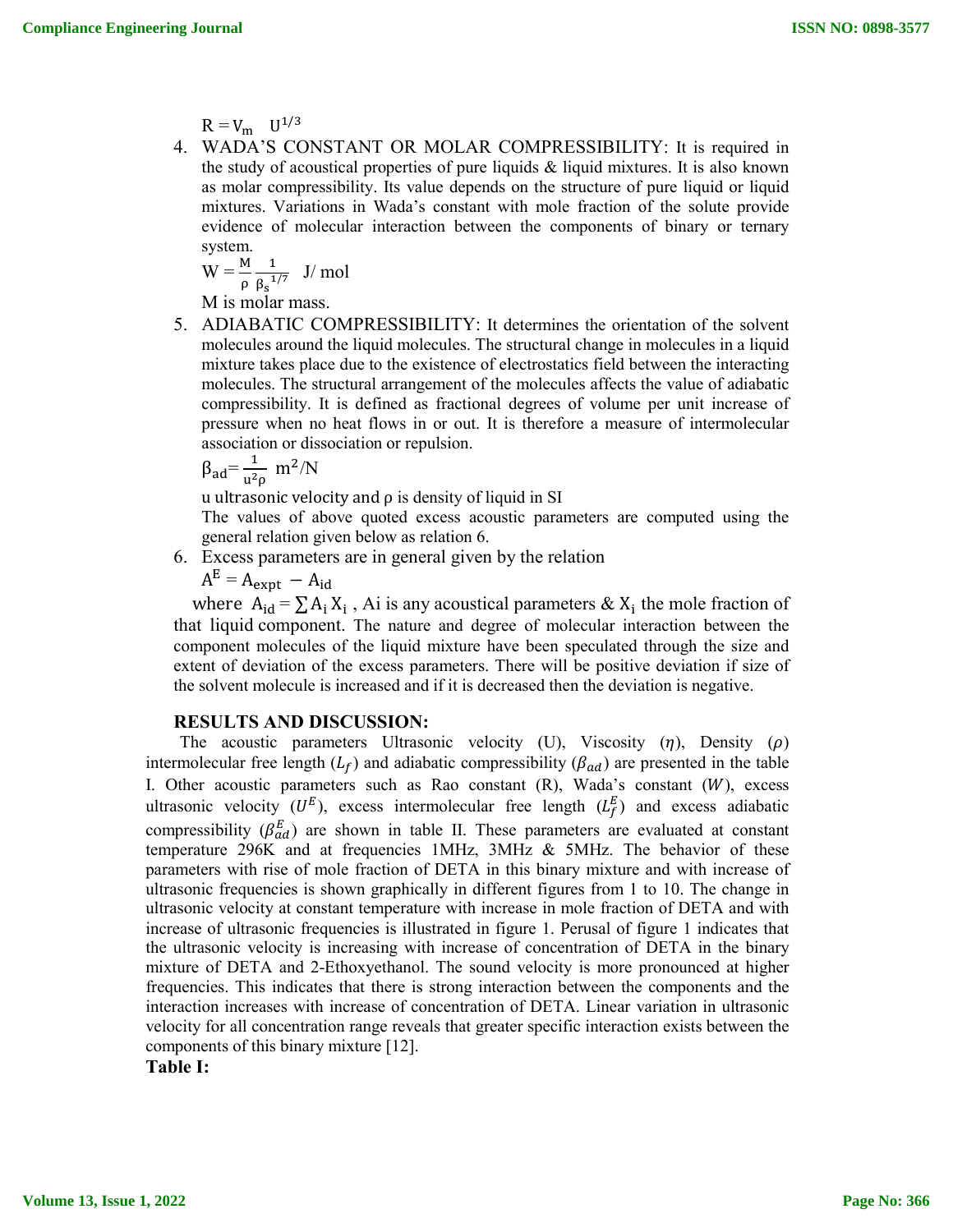The acoustic parameters presented in table I are ultrasonic velocity, viscosity, density, intermolecular free length and adiabatic compressibility. These are evaluated at constant temperature 296K and at ultrasonic frequencies 1MHz, 3MHz and 5MHz.

| <b>Mole fraction</b>                 | U       | $\eta$   | $\boldsymbol{\rho}$ | $L_f$ *10 <sup>-11</sup> | $\beta_{ad}$ *10 <sup>-10</sup> |  |  |  |  |
|--------------------------------------|---------|----------|---------------------|--------------------------|---------------------------------|--|--|--|--|
| of DETA in 2-                        | (m/s)   | (poise)  | $(Kg/m^3)$          | (m)                      | $(m^2/N)$                       |  |  |  |  |
| <b>Ethoxyethanol</b>                 |         |          |                     |                          |                                 |  |  |  |  |
|                                      |         |          |                     |                          |                                 |  |  |  |  |
|                                      |         |          |                     |                          |                                 |  |  |  |  |
| $T=296^\circ$ K and Frequency = 1MHZ |         |          |                     |                          |                                 |  |  |  |  |
| $\mathbf 0$                          | 1324.6  | 0.025    | 930                 | 5.0732                   | 6.12841                         |  |  |  |  |
| 0.088535                             | 1378.2  | 0.026371 | 933.125             | 4.8677                   | 5.64203                         |  |  |  |  |
| 0.184771                             | 1432    | 0.027856 | 936.25              | 4.677                    | 5.20861                         |  |  |  |  |
| 0.289757                             | 1486.2  | 0.029469 | 939.375             | 4.499                    | 4.81955                         |  |  |  |  |
| 0.404743                             | 1530.5  | 0.031222 | 942.5               | 4.3615                   | 4.52952                         |  |  |  |  |
| 0.53123                              | 1584.8  | 0.033132 | 945.625             | 4.2051                   | 4.21049                         |  |  |  |  |
| 0.671035                             | 1636    | 0.035217 | 948.75              | 4.0668                   | 3.93805                         |  |  |  |  |
| 0.826378                             | 1676    | 0.037499 | 951.875             | 3.9632                   | 3.74                            |  |  |  |  |
| 1                                    | 1706.6  | 0.04     | 955                 | 3.8858                   | 3.59528                         |  |  |  |  |
| $T=296^\circ$ K and Frequency = 3MHZ |         |          |                     |                          |                                 |  |  |  |  |
|                                      |         |          |                     |                          |                                 |  |  |  |  |
| $\mathbf 0$                          | 1338    | 0.025    | 930                 | 5.02239                  | 6.00627                         |  |  |  |  |
| 0.088535                             | 1393.02 | 0.026371 | 933.125             | 4.81594                  | 5.52262                         |  |  |  |  |
| 0.184771                             | 1447.8  | 0.027856 | 936.25              | 4.62598                  | 5.09555                         |  |  |  |  |
| 0.289757                             | 1491.96 | 0.029469 | 939.375             | 4.48158                  | 4.78241                         |  |  |  |  |
| 0.404743                             | 1543.98 | 0.031222 | 942.5               | 4.32341                  | 4.45077                         |  |  |  |  |
| 0.53123                              | 1593    | 0.033132 | 945.625             | 4.18344                  | 4.16725                         |  |  |  |  |
| 0.671035                             | 1647.6  | 0.035217 | 948.75              | 4.03813                  | 3.8828                          |  |  |  |  |
| 0.826378                             | 1684.98 | 0.037499 | 951.875             | 3.94206                  | 3.70025                         |  |  |  |  |
| 1                                    | 1725    | 0.04     | 955                 | 3.8443                   | 3.51899                         |  |  |  |  |
| $T=296^\circ$ K and Frequency = 5MHZ |         |          |                     |                          |                                 |  |  |  |  |
| 0                                    | 1349    | 0.025    | 930                 | 4.9814                   | 5.90872                         |  |  |  |  |
| 0.088535                             | 1398    | 0.026371 | 933.125             | 4.7988                   | 5.48335                         |  |  |  |  |
| 0.184771                             | 1447    | 0.027856 | 936.25              | 4.6285                   | 5.10119                         |  |  |  |  |
| 0.289757                             | 1496    | 0.029469 | 939.375             | 4.4695                   | 4.75661                         |  |  |  |  |
| 0.404743                             | 1544.8  | 0.031222 | 942.5               | 4.3211                   | 4.44605                         |  |  |  |  |
| 0.53123                              | 1594    | 0.033132 | 945.625             | 4.1808                   | 4.16202                         |  |  |  |  |
| 0.671035                             | 1642    | 0.035217 | 948.75              | 4.0519                   | 3.90933                         |  |  |  |  |
| 0.826378                             | 1691.6  | 0.037499 | 951.875             | 3.9266                   | 3.67134                         |  |  |  |  |
| 1                                    | 1744    | 0.04     | 955                 | 3.8024                   | 3.44274                         |  |  |  |  |

**Table II:**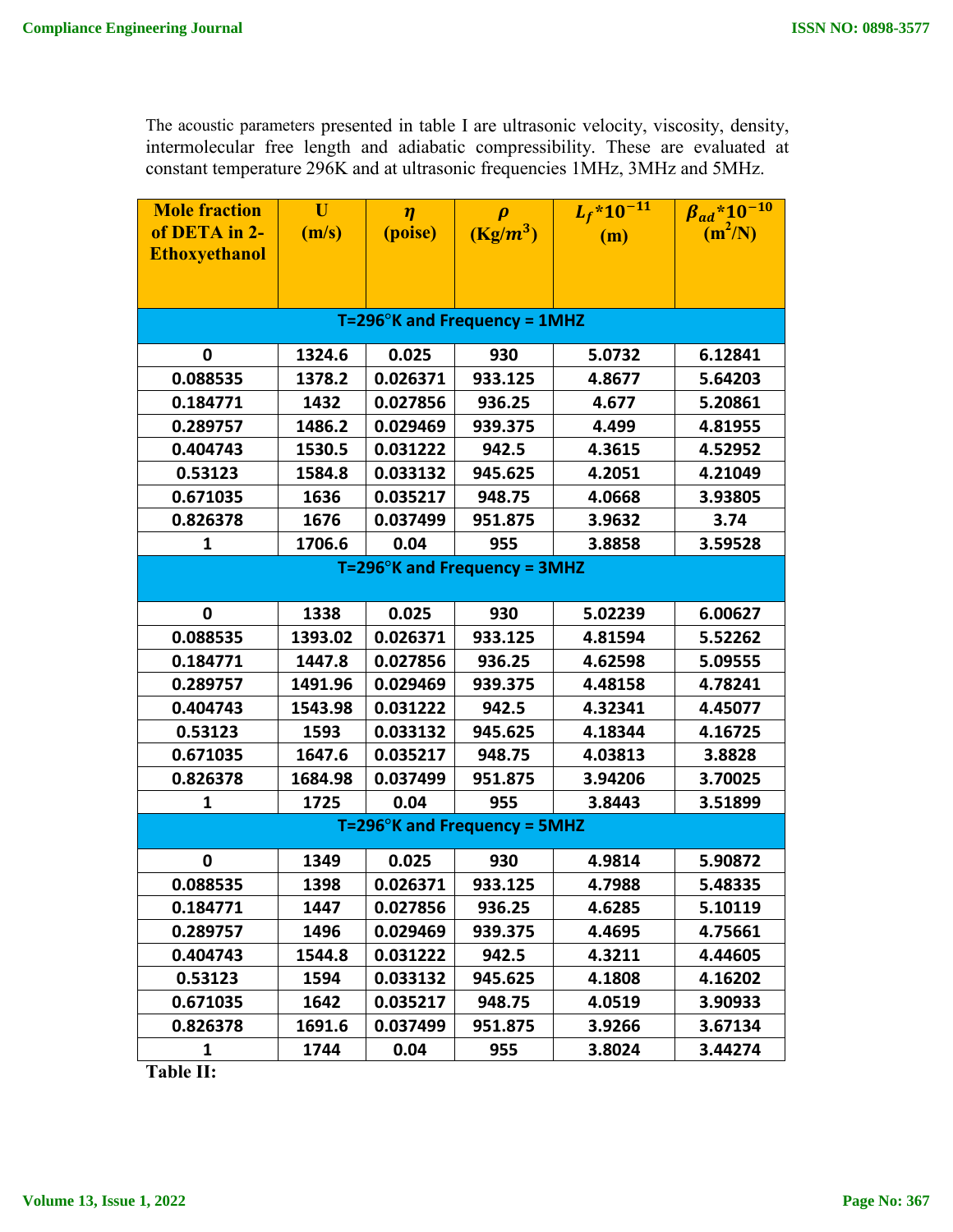The acoustic parameters listed in table II are Rao's constant, Wada's constant, excess ultrasonic velocity, excess intermolecular free length and excess adiabatic compressibility. These parameters are evaluated at constant temperature 296K and at frequencies 1MHz, 3MHz and 5MHz.

| <b>Mole fraction</b>                 | $\overline{R}$ | W        | $U^E$    | $L_f^{\cancel{E_*}} 10^{-13}$ | $\beta_{ad}^E$ *10 <sup>-12</sup> |  |  |  |  |
|--------------------------------------|----------------|----------|----------|-------------------------------|-----------------------------------|--|--|--|--|
| of DETA in 2-                        | $(m^3/mol)$    | (J/mol)  | (m/s)    | (m)                           | $(m^2/N)$                         |  |  |  |  |
| <b>Ethoxyethanol</b>                 |                |          |          |                               |                                   |  |  |  |  |
|                                      |                |          |          |                               |                                   |  |  |  |  |
|                                      |                |          |          |                               |                                   |  |  |  |  |
| $T=296^\circ$ K and Frequency = 1MHZ |                |          |          |                               |                                   |  |  |  |  |
| $\mathbf 0$                          | 0.001064       | 0.002006 | $-0.4$   | 0.153153                      | 0.369962                          |  |  |  |  |
| 0.088535                             | 0.001092       | 0.002057 | 10.4915  | $-7.0692$                     | -19.8058                          |  |  |  |  |
| 0.184771                             | 0.001121       | 0.002108 | 20.45408 | $-12.462$                     | $-33.934$                         |  |  |  |  |
| 0.289757                             | 0.00115        | 0.00216  | 29.6424  | $-16.225$                     | $-42.844$                         |  |  |  |  |
| 0.404743                             | 0.001177       | 0.002209 | 27.70862 | $-15.547$                     | $-41.0365$                        |  |  |  |  |
| 0.53123                              | 0.001208       | 0.002263 | 34.50229 | $-16.366$                     | -41.2809                          |  |  |  |  |
| 0.671035                             | 0.001237       | 0.002316 | 36.87014 | $-14.961$                     | $-35.9817$                        |  |  |  |  |
| 0.826378                             | 0.001265       | 0.002366 | 26.65589 | $-9.6525$                     | $-22.3233$                        |  |  |  |  |
| 1                                    | 0.001291       | 0.002414 | 5.6      | $-1.2793$                     | $-2.37116$                        |  |  |  |  |
| $T=296^\circ$ K and Frequency = 3MHZ |                |          |          |                               |                                   |  |  |  |  |
| 0                                    | 0.0010678      | 0.002012 | 13       | $-4.92763$                    | $-11.8437$                        |  |  |  |  |
| 0.088535                             | 0.0010964      | 0.002063 | 25.3115  | $-12.2479$                    | $-31.7468$                        |  |  |  |  |
| 0.184771                             | 0.0011252      | 0.002115 | 36.25408 | $-17.5664$                    | -45.2404                          |  |  |  |  |
| 0.289757                             | 0.0011518      | 0.002162 | 35.4024  | $-17.9623$                    | $-46.5582$                        |  |  |  |  |
| 0.404743                             | 0.0011808      | 0.002214 | 41.18862 | $-19.3552$                    | -48.9111                          |  |  |  |  |
| 0.53123                              | 0.0012096      | 0.002266 | 42.70229 | $-18.5301$                    | -45.6045                          |  |  |  |  |
| 0.671035                             | 0.0012403      | 0.002321 | 48.47014 | $-17.8246$                    | $-41.5074$                        |  |  |  |  |
| 0.826378                             | 0.0012673      | 0.00237  | 35.63589 | $-11.7647$                    | $-26.2991$                        |  |  |  |  |
| 1                                    | 0.0012956      | 0.002421 | 24       | $-5.42406$                    | $-10.0002$                        |  |  |  |  |
| $T=296^\circ$ K and Frequency = 5MHZ |                |          |          |                               |                                   |  |  |  |  |
| 0                                    | 0.001071       | 0.002017 | 24       | $-9.02298$                    | $-0.0000003$                      |  |  |  |  |
| 0.088535                             | 0.001098       | 0.002065 | 30.2915  | $-13.9634$                    | $-14.5266$                        |  |  |  |  |
| 0.184771                             | 0.001125       | 0.002114 | 35.45408 | $-17.3106$                    | -23.9923                          |  |  |  |  |
| 0.289757                             | 0.001153       | 0.002164 | 39.4424  | $-19.1725$                    | $-28.9288$                        |  |  |  |  |
| 0.404743                             | 0.001181       | 0.002215 | 42.00862 | $-19.584$                     | -29.6631                          |  |  |  |  |
| 0.53123                              | 0.00121        | 0.002266 | 43.70229 | $-18.7926$                    | -26.9088                          |  |  |  |  |
| 0.671035                             | 0.001239       | 0.002319 | 42.87014 | $-16.4474$                    | $-20.1521$                        |  |  |  |  |
| 0.826378                             | 0.001269       | 0.002373 | 42.25589 | $-13.3074$                    | $-11.0178$                        |  |  |  |  |
| 1                                    | 0.0013         | 0.002429 | 43       | -9.61223                      | 0.00000046                        |  |  |  |  |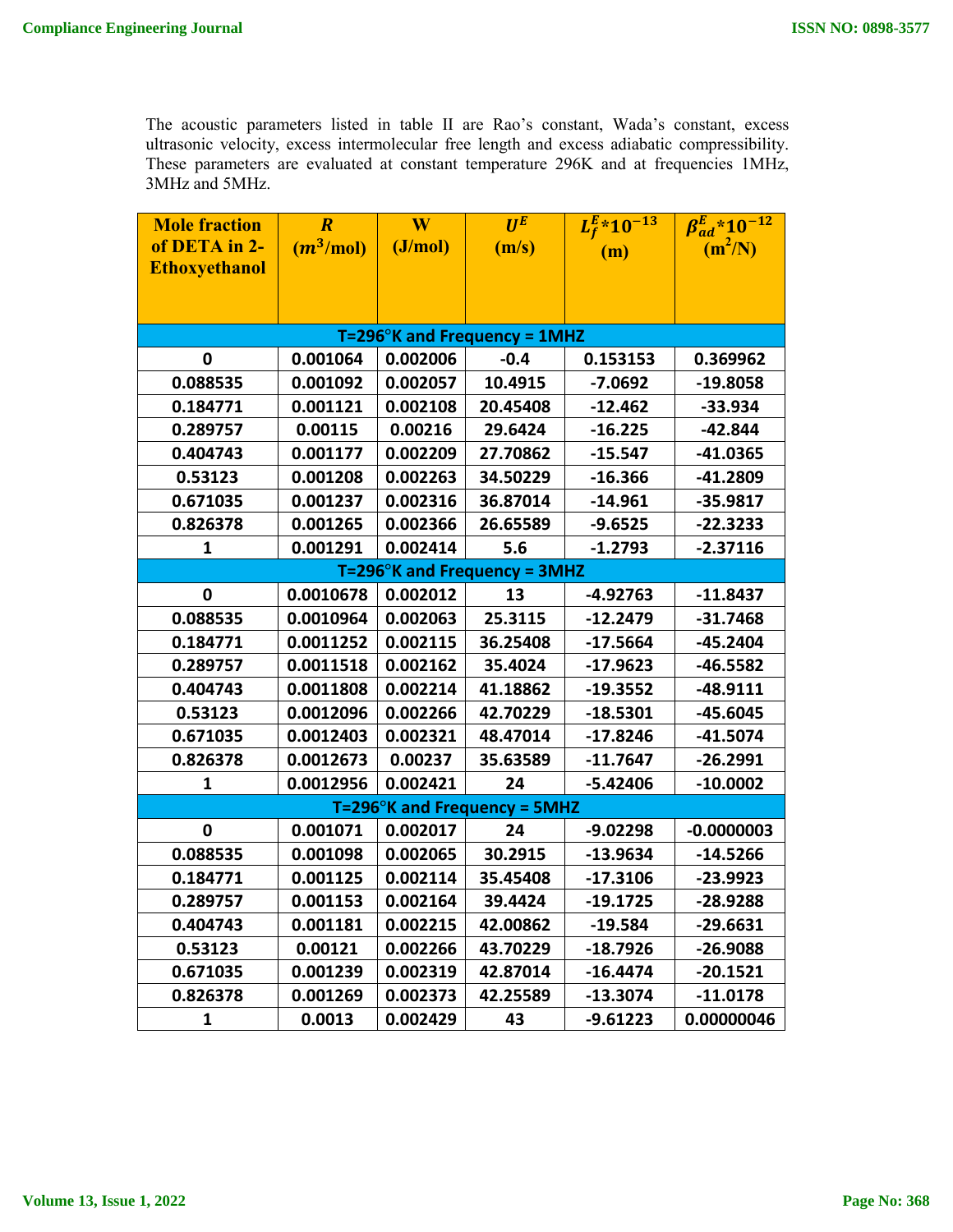

Fig 1 Graph between variation of ultrasonic velocity  $\&$  mole fraction of DETA in 2-Ethoxyethanol at constant temperature 296K and frequencies 1MHz, 3MHz & 5MHz



Fig 2 Graph between variation of intermolecular free length & mole fraction of DETA in 2- Ethoxyethanol at constant temperature 296K and frequencies 1MHz, 3MHz & 5MHz





 The behavior of intermolecular free length and adiabatic compressibility with increase in mole fraction of DETA and with increase of ultrasonic frequencies are shown in figures 2 & 3 respectively. Observation of figures  $3 \& 4$  show that the intermolecular free length and adiabatic compressibility both decrease with rise of concentration of DETA in the binary system for all the three frequencies. This behavior of intermolecular free length and adiabatic compressibility is exactly opposite to ultrasonic velocity. This is in accordance with Eyring Kincaid model. According to which decrease in intermolecular free length and adiabatic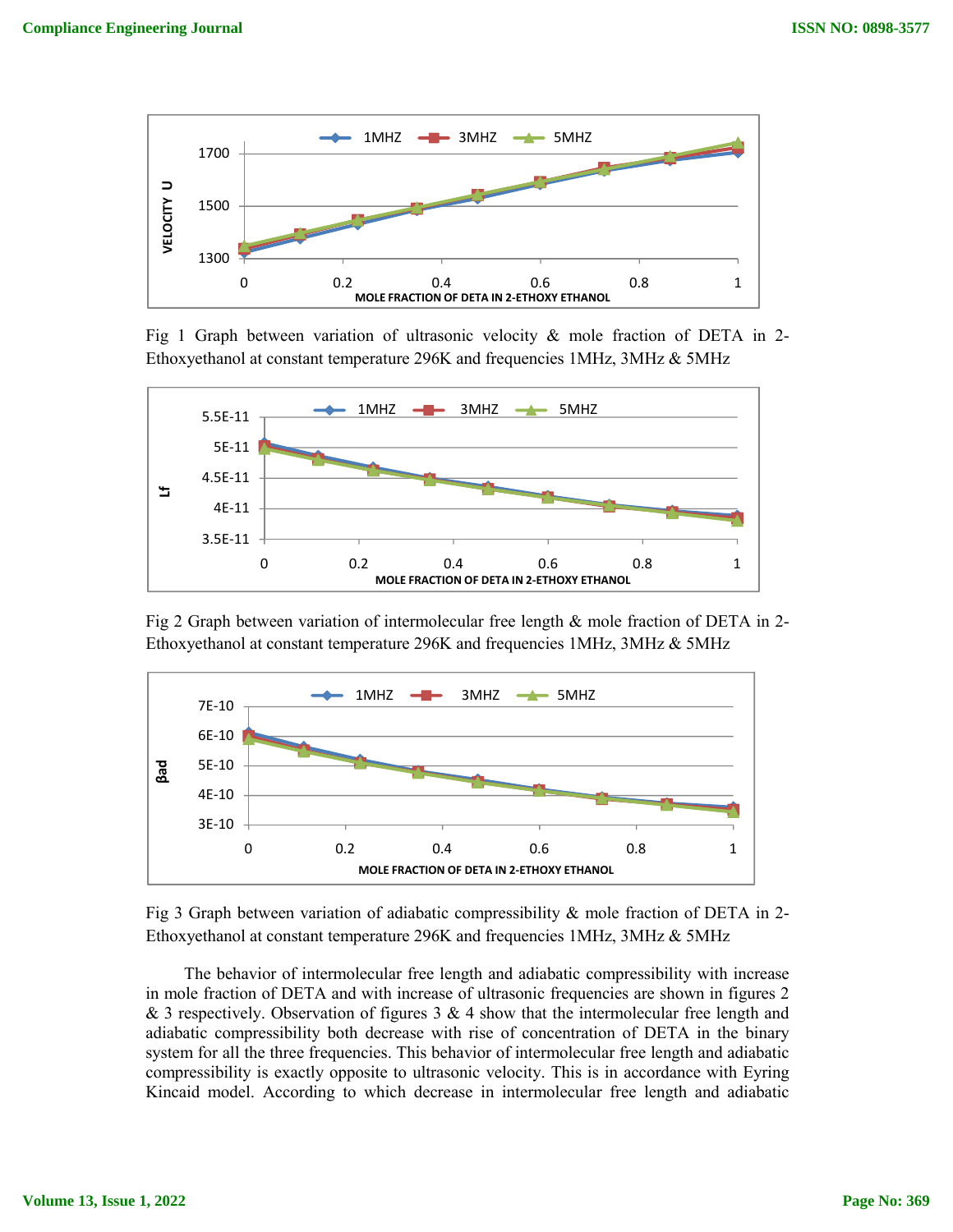compressibility increases the ultrasonic velocity. Intermolecular free length  $L_f$  is measure of intermolecular attraction between the components of the binary mixture. Behavior of  $L_f$ indicates strong interaction between the components of the binary system. The adiabatic compressibility  $\beta_{ad}$  is defined as fractional degrees of volume per unit increase of pressure when no heat flows in or out.  $\beta_{ad}$  is therefore a measure of intermolecular association or dissociation. The behavior of  $\beta_{ad}$  leads to increase in sound velocity through the mixture and also suggests strong forces of cohesion between the components of the binary system [13].



Fig 4 Graph between variation of density & mole fraction of DETA in 2-Ethoxyethanol at constant temperature 296K and frequencies 1MHz, 3MHz & 5MHz



Fig 5 Graph between variation of viscosity & mole fraction of DETA in 2-Ethoxyethanol at constant temperature 296K and frequencies 1MHz, 3MHz & 5MHz

 The behavior of density and viscosity of the binary mixture with increase in mole fraction of DETA and with increase of ultrasonic frequencies are shown in figures  $4 \& 5$ respectively. Perusal of figures  $4 \& 5$  shows increase in both density and viscosity with increase in concentration of the solute DETA for all the three frequencies. Density is a measure of solvent-solvent interactions. Increase in density with concentration indicates the increase in solvent-solvent and solute-solute interactions. Increase in density with concentration is due to shrinkage in the volume which in turn is due to presence of solute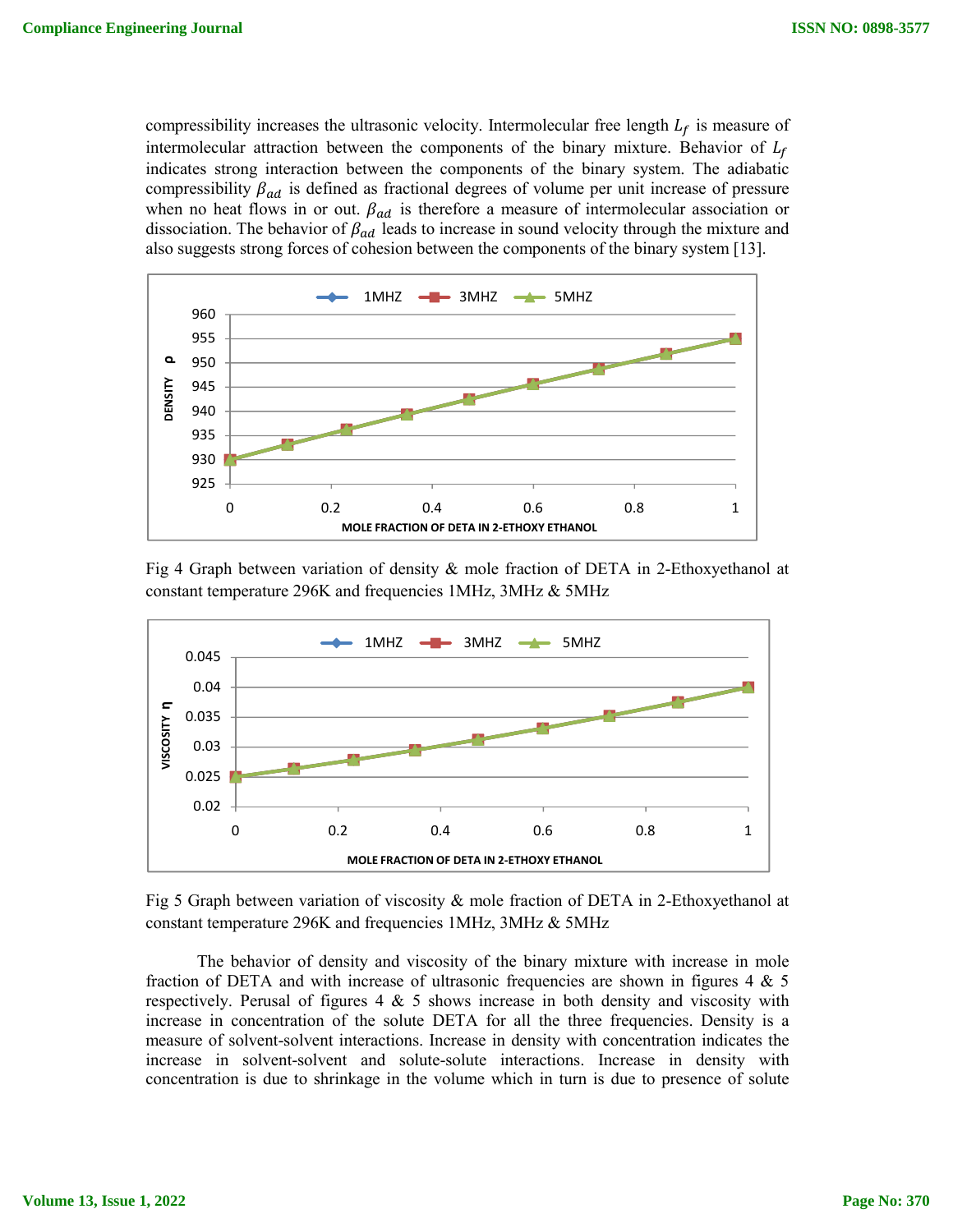molecules. This is structure-making. It suggests strong interaction in the components of binary system. Viscosity is also important parameter for understanding the structure as well as molecular interactions occurring in the binary liquid mixture. Viscosity variation is attributed to the structural changes. The density and viscosity both are independent of ultrasonic frequencies. Both are dependent on temperature. The above behavior of viscosity indicates that there is existence of interaction between the constituents of the mixture [14]. Thus there is existence of strong molecular interaction between the constituents of this binary system.



Fig 6 Graph between variation of Rao's constant & mole fraction of DETA in 2- Ethoxyethanol at constant temperature 296K and frequencies 1MHz, 3MHz & 5MHz



Fig 7 Graph between variation of Wada's constant & mole fraction of DETA in 2- Ethoxyethanol at constant temperature 296K and frequencies 1MHz, 3MHz & 5MHz

 The variations in Rao's constant and Wada's constant with increase in mole fraction of DETA and with increase of ultrasonic frequencies are shown in figures 6 & 7 respectively. Perusal of figures 6  $\&$  7 indicates that both Rao's  $\&$  Wada's constant are increasing linearly with increase of concentration of DETA for all the three frequencies. These are slightly more pronounced at higher frequency. The increase in Rao's and Wada's constant with increase in concentration of DETA in 2-Ethoxyethanol is the evidence for presence of solute-solvent interaction between the constituents of the binary system [15].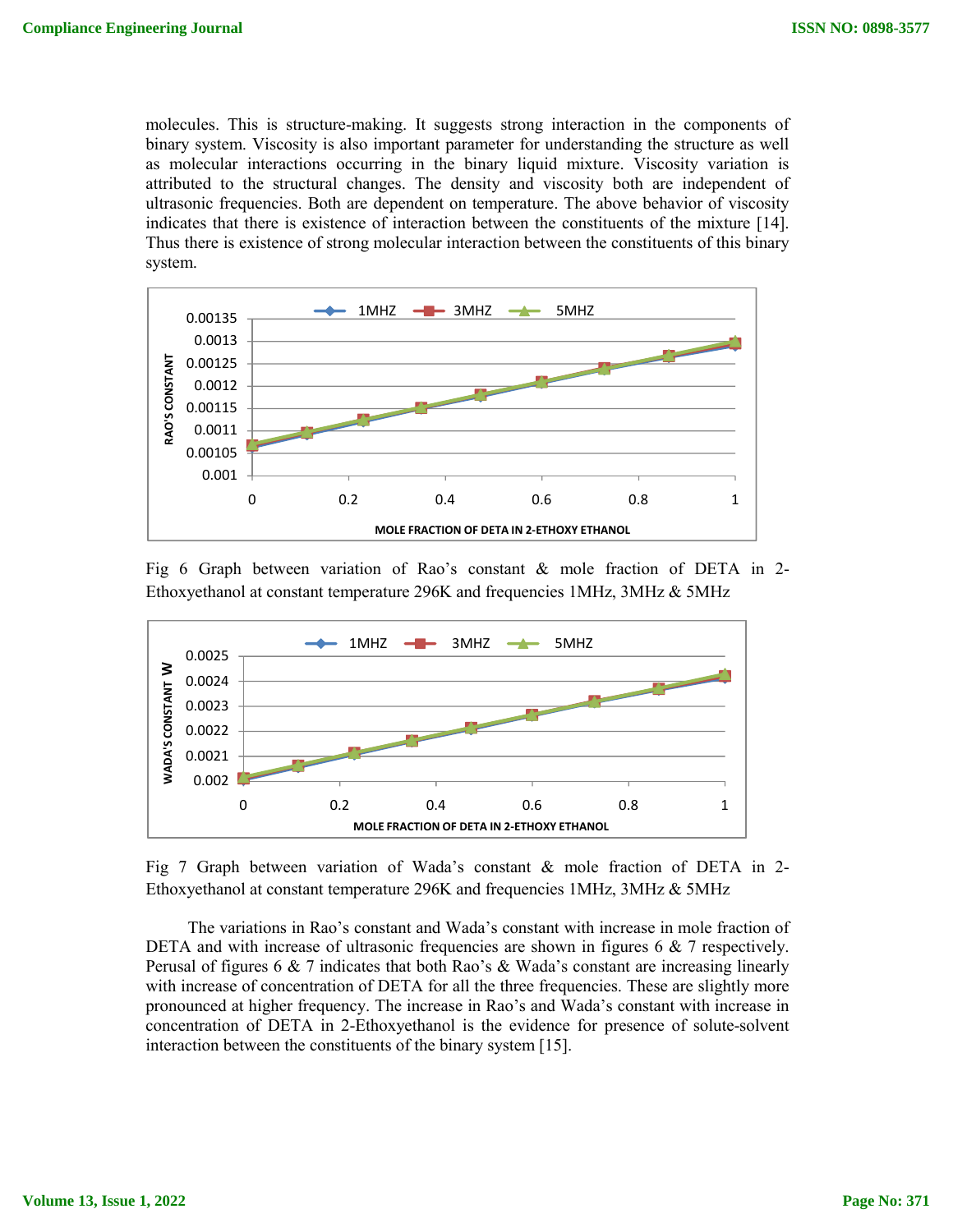

Fig 8 Graph between variation of excess ultrasonic velocity & mole fraction of DETA in 2- Ethoxyethanol at constant temperature 296K and frequencies 1MHz, 3MHz & 5MHz



Fig 9 Graph between variation of excess intermolecular free length & mole fraction of DETA in 2-Ethoxyethanol at constant temperature 296K and frequencies 1MHz, 3MHz & 5MHz



Fig 10 Graph between variation of excess adiabatic compressibility & mole fraction of DETA in 2-Ethoxyethanol at constant temperature 296K and frequencies 1MHz, 3MHz & 5MHz

 The deviations in excess ultrasonic velocity, excess intermolecular free length and excess adiabatic compressibility with increase in mole fraction of DETA and with increase of ultrasonic frequencies are shown in figures  $8, 9, \& 10$  respectively. Figure 8 shows positive deviation in excess ultrasonic velocity for all the three frequencies, with increase in concentration of DETA in the binary system. Figure 9 shows negative deviation in excess